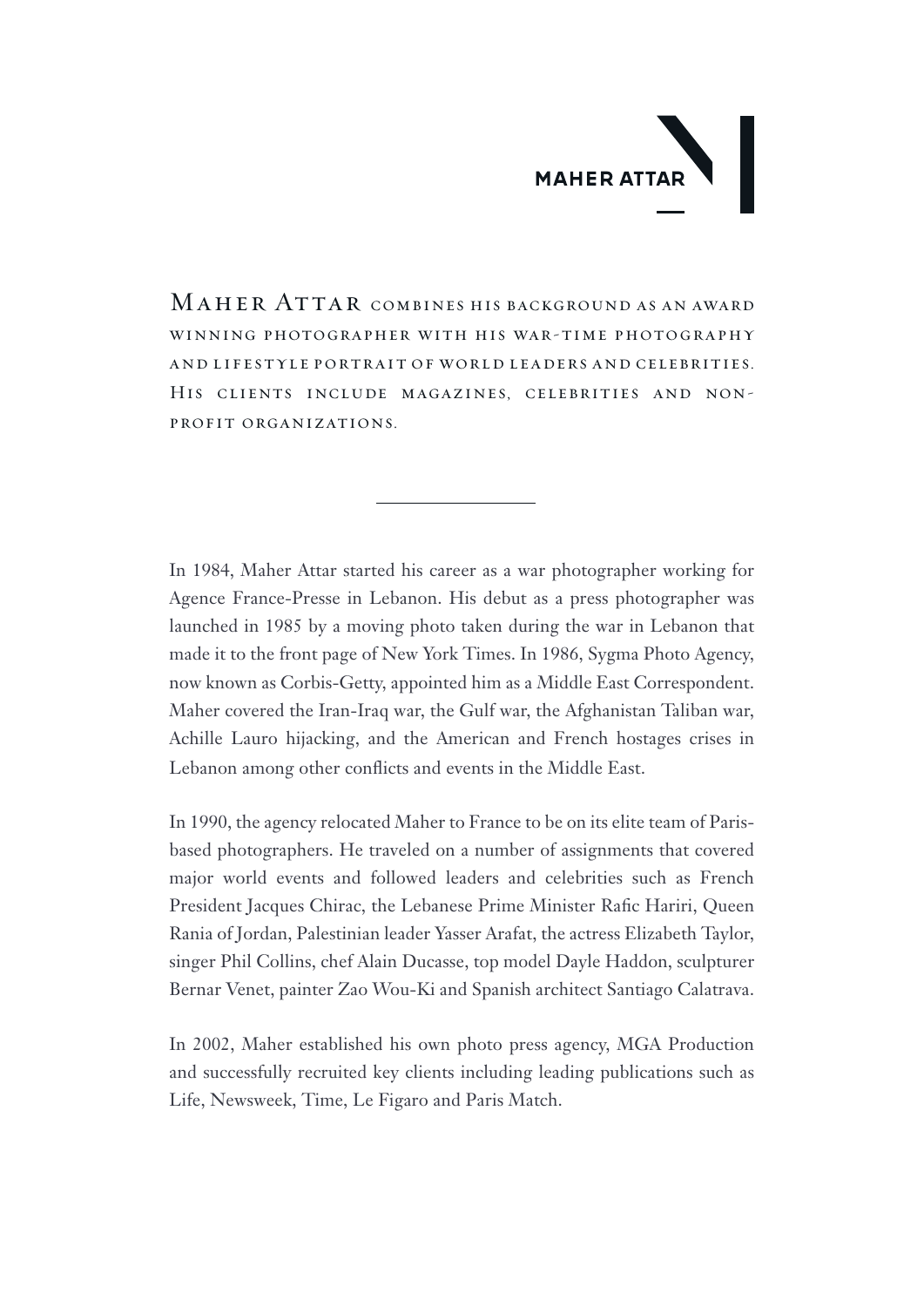Maher held a number of positions as a Photographer and a Communication Advisor to Her Royal Highness Princess Haya of Jordan and Director at the office of Her Highness Sheikha Moza bint Nasser, he was in charge of developing Qatar's image bank and organizing programs designed for NGOs to teach children from Asian countries the techniques of photography. As an expert lomographer, Maher was selected by the MEP (European House of Photography) and IMA (the Arab World Institute) to exhibit his latest lomography work at the first photography biennale of the contemporary Arab world in Paris from November 2015 to January 2016.

|                            | MAHER'S LATEST PHOTO PROJECT TELLS THE STORY OF            |
|----------------------------|------------------------------------------------------------|
| "BERYTUS  A GLORIFED CITY" | THE CITY OF BEIRUT OVER THE YEARS. HE REPRESENTS HER       |
|                            | IN A ONE-WOMAN FIGURE THAT HAS ENDURED MANY                |
|                            | PAINS AND IS STILL STANDING. MAHER USES A DRAMATIC.        |
|                            | PHOTOGRAPHY STYLE TO SHOOT HIS IMAGES. THE ART             |
|                            | WORK CARRIES THE MESSAGES OF FREEDOM. DIGNITY.             |
|                            | PEACE, INDEPENDENCE AND DIVERSITY. BERYTUS IS A            |
|                            | PROJECT FOR HISTORY TO KEEP.                               |
|                            |                                                            |
|                            | TO ELIEL LIIC DACCIONI EOD ADT MALIED LIAC LIAD TLIE IDEA. |

TO FUEL HIS PASSION FOR ART, MAHER HAS HAD THE IDEA OF CREATING A BOOK THAT HAS TOILED IN HIS HEAD FOR MORE THAN TEN YEARS. HOWEVER. IT WAS NOT UNTIL HE RETURNED TO HIS HOMELAND, LEBANON THAT "*Re* Creative" CAMETO LIFE. AS AN ARTIST AND A PROFESSIONAL, MAHER TELLS TRUE STORIES OF ARTISTS. BY AN ARTIST. BE CREATIVE

MAHER'S BOOK TITLED "Challenges & Reality" WAS SPONSORED BYTHE EDUCATION ABOVE ALL FOUNDATION AND CAPTURED THE DAY-TO-DAY CIRCUMSTANCES OF CHILDREN AROUND THE WORLD AND THEIR RIGHTS TO EDUCATION. THE BOOK WAS LAUNCHED AT THE UNITED NATIONS HEADQUARTERS IN NEW YORK AND WAS EXHIBITED AT THE UNESCO HEADOUARTERS IN PARIS. "CHALLENGES & REALITY"

THE UNITED NATIONS ENVIRONMENT PROGRAMME EXHIBITED HIS WORK AT THE ESPACE PIERRE CARDIN IN PARIS, ENTITLED "*Auprès De Mon Arbre*", FEATURING NINE LARGE FORMAT PHOTOGRAPHS CELEBRATING NATURE, WATER AND LIFE. IN ADDITION, THE UNITED NATIONS PHOTO LIBRARY HAS ARCHIVED AND USED MAHER'S MOVING PICTURE OF THE FRENCH UN PEACEKEEPER DURING AN EXCHANGE OF FIRE IN SOUTH LEBANON IN 1986. "AUPRÈS DE MON ARBRE"

MAHER HAS BEEN RECOGNIZED REGIONALLY AND INTERNATIONALLY FOR HIS ACCOMPLISHMENTS IN THE WORLD OF PHOTOGRAPHY. LEBANON HONORED HIM IN THE EXHIBITION "Born In Lebanon" ALONGSIDE THE WORLD RENOWNED SINGER FAYROUZ AND THE INTERNATIONALLY ACCLAIMED FASHION DESIGNER ELIE SAAB. "BORN IN LEBANON"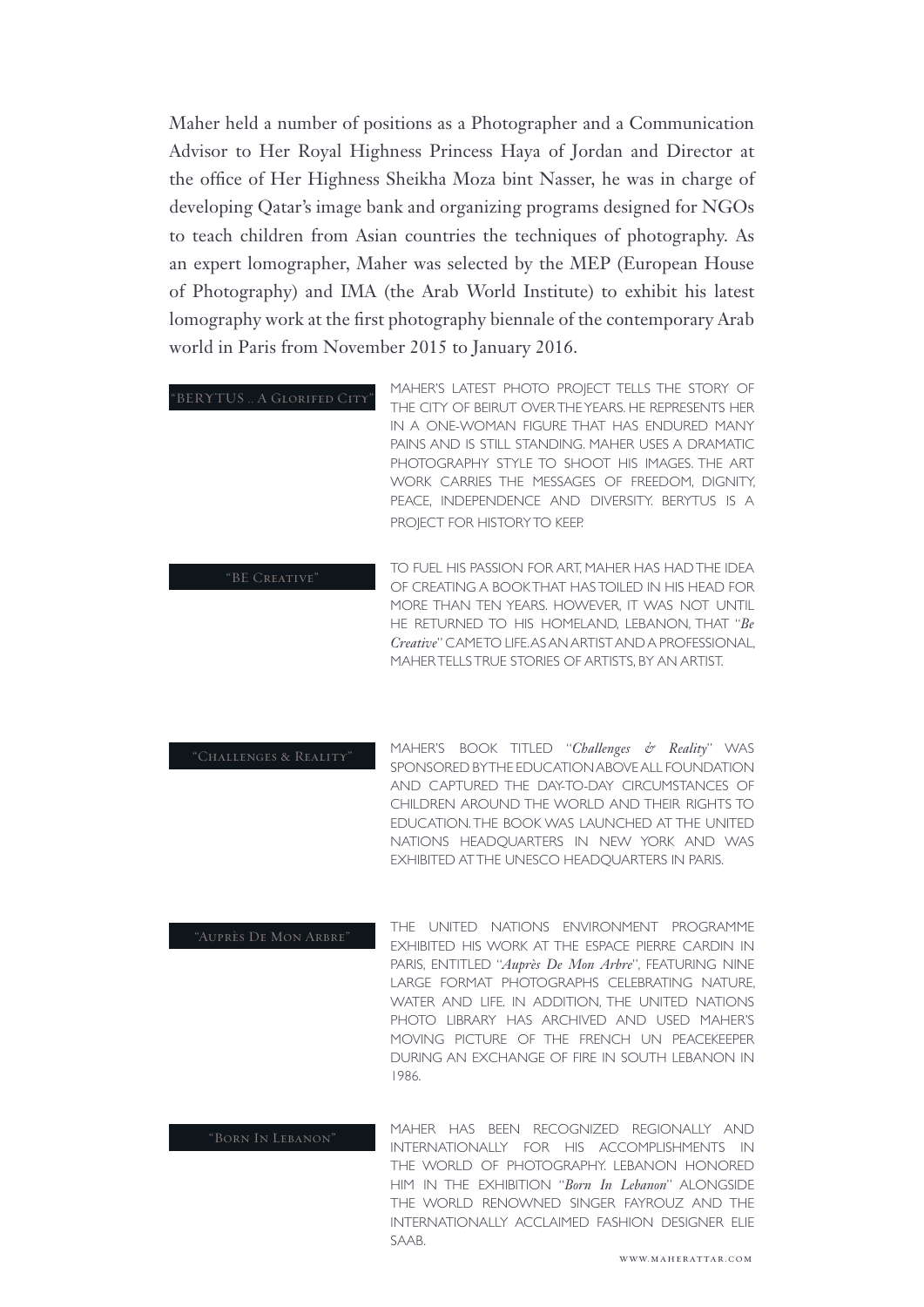## **EXPERIENCE**

| 202I     | $\overbrace{\phantom{13333}}$ | PRESENT | FOUNDER AND OWNER OF ART DISTRICT - HOUSE OF PHOTOGRAPHY                                                                                                                                                                                                                                |
|----------|-------------------------------|---------|-----------------------------------------------------------------------------------------------------------------------------------------------------------------------------------------------------------------------------------------------------------------------------------------|
| 2006     | $\overline{\phantom{m}}$      | PRESENT | FOUNDER OF THE PUBLISHING HOUSE ART & PRIVILÈGE EDITIONS                                                                                                                                                                                                                                |
| $2007 -$ |                               | 2015    | DIRECTOR, PHOTO LIBRARY OF THE OFFICE OF SHEIKHA MOZA BINT<br>NASSER OF OATAR                                                                                                                                                                                                           |
| 2012     |                               | 2014    | PHOTOGRAPHY CONSULTANT FOR OATAR MUSEUMS AUTHORITY                                                                                                                                                                                                                                      |
| 2002     | $\overline{\phantom{m}}$      | 2007    | MANAGER & PHOTOGRAPHER AT MGA PRODUCTION, PHOTO PRESS AGENCY                                                                                                                                                                                                                            |
| 2000     | $\overline{\phantom{m}}$      | 2002    | PRESS AND COMMUNICATIONS ADVISOR TO PRINCESS HAYA OF JORDAN                                                                                                                                                                                                                             |
| 1986     | $\overline{\phantom{m}}$      | 2002    | STAFF PHOTOGRAPHER AT SYGMA PHOTO PRESS AGENCY                                                                                                                                                                                                                                          |
| 1990     | $\overline{\phantom{m}}$      | 2002    | PARIS BUREAU, REALISATION AND PUBLICATION OF MAGAZINE<br>REPORTAGES ON COUNTRIES, CELEBRITIES AND ART FOR GÉO, PARIS<br>MATCH, LE FIGARO MAGAZINE, LIFE, TIME, NEWSWEEK, STERN, FOCUS,<br>BUSINESS WEEK, ETC. PRODUCER AND DIRECTOR OF A NETWORK OF<br>PHOTOGRAPHERS IN THE MIDDLE EAST |
| 1986     |                               | 1990    | WAR CORRESPONDENT IN THE MIDDLE EAST, BASED IN BEIRUT, AND<br>THEN IN AMMAN (IORDAN) TO COVERTHE GULF WAR                                                                                                                                                                               |
| 1985     | $\overline{\phantom{m}}$      | 1986    | STAFF PHOTOGRAPHER AT AGENCE FRANCE-PRESSE (AFP) BEIRUT<br>(LEBANON) BUREAU, MIDDLE EAST CORRESPONDENT COVERING,<br>NOTABLY, THE ACHILLE LAURO (EGYPT), WAR IN THE PALESTINIAN<br>CAMPS, AND THE TWA HIGH ACKING                                                                        |
| 1982     |                               | 1985    | FREELANCE PHOTOGRAPHER FOR AP AND ANSA PRESS AGENCIES                                                                                                                                                                                                                                   |

## EXHIBITIONS

- **2021 RISING ABOVE IT**<br>ART DISTRICT HOUSE OF PHOTOGRAPHY I BEIRUT
- 2018 BE CREATIVE, ARTISTS MADE IN LEBANON SALEH BARAKAT GALLERY I BEIRUT
- 2016 CHALLENGES & REALITY KATARA CULTURAL VILLAGE | DOHA
- 2015 LE TEMPS SUSPENDU PHOTO 12 GALLERY, IST BIENNALE OF PHOTOGRAPHERS IN THE ARAB WORLD I IMA, PARIS
- 2015 CHALLENGES & REALITY

UNESCO HEADQUARTERS | PARIS

- 2015 CHALLENGES & REALITY UNITED NATIONS HEADQUARTERS 1 NEW YORK
- 2013 CHALLENGES & REALITY EAA VILLAGE, QNCC | DOHA
- 2013 A STILL ON A LAND IN MOTION ANIMA GALLERY I THE PEARL OATAR
- 2011 DOHARAMA..PORTRAIT OF A CITY OMA GALLERY, KATARA | DOHA
- 2010 HAUTE COUTURE PHOTOGRAPHY DOHA I ZAÏ